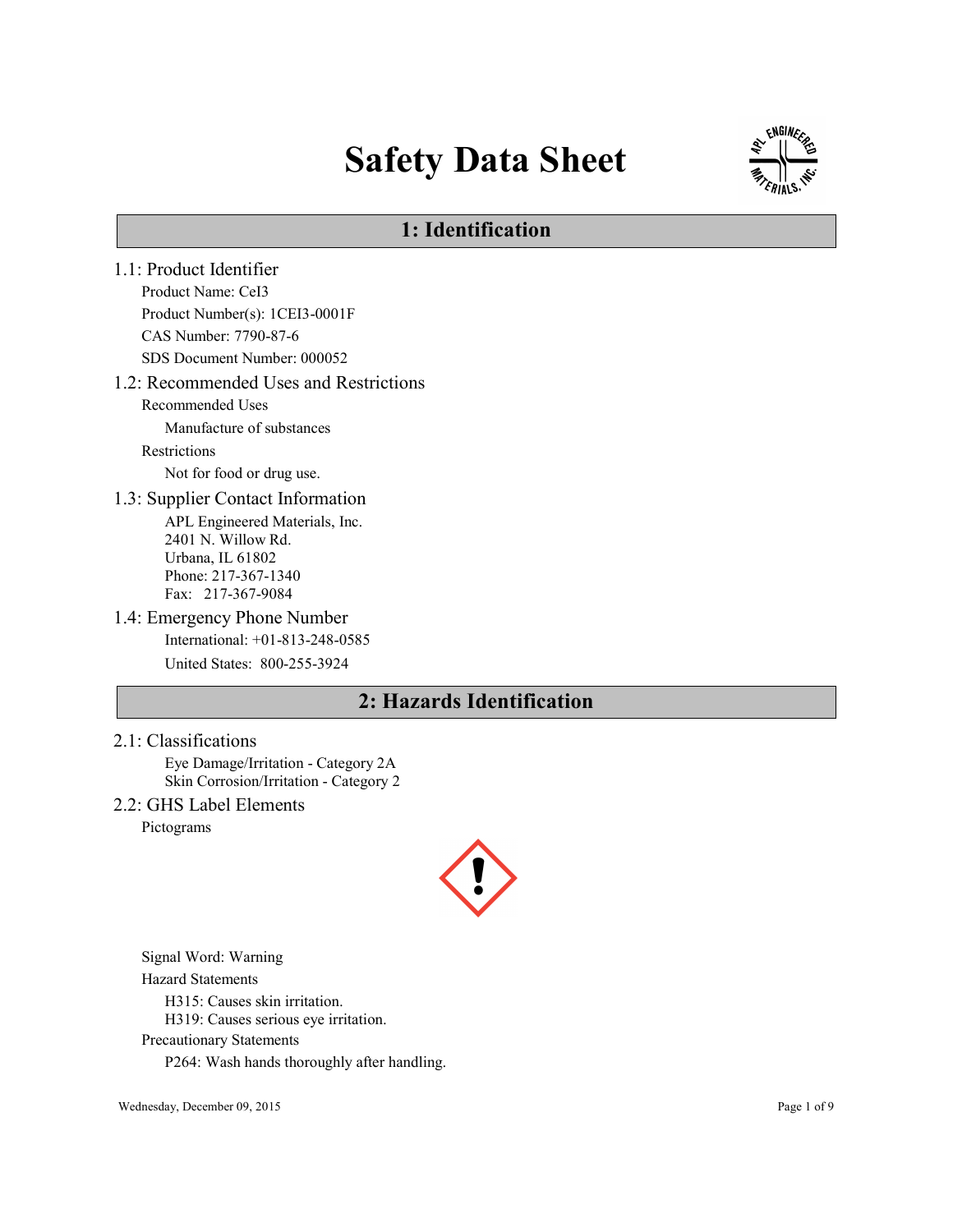P280: Wear protective gloves, clothing, and eyewear.

P302 + P352: IF ON SKIN: Wash with plenty of soap and water.

P305 + P351 + P338: IF IN EYES: Rinse cautiously with water for several minutes. Remove contact

lenses, if present and easy to do. Continue rinsing.

P332 + P313: If skin irritation occurs: Get medical advice/attention.

P337 + P313: If eye irritation persists: Get medical advice/attention.

P362: Take off contaminated clothing and wash before reuse.

# 2.3: Hazards Not Otherwise Classified or Not Covered by GHS

None.

2.4: Amount(s) of substances with unknown toxicity

None

# 3: Composition/Information on Ingredients

| $3.1$ : Ingredient<br>Ce <sub>I</sub> 3 | .Weight% .Formula<br>100 | CeI3 | CAS Number Mol Wt EC Number<br>7790-87-6 | 520.83 | 232-228-3 |
|-----------------------------------------|--------------------------|------|------------------------------------------|--------|-----------|
| 3.2: Other Hazardous components<br>none |                          |      |                                          |        |           |
| 3.3: Trade Secret Disclaimer            |                          |      |                                          |        |           |
| none                                    |                          |      |                                          |        |           |
| 3.4: Synonyms                           |                          |      |                                          |        |           |

Cerium (III) Iodide Cerium triiodide

# 4: First Aid Measures

### $4.1$  First Aid

#### General

Consult with physician and provide this Safety Data Sheet

Remove person from area of exposure and remove any contaminated clothing

#### In contact with eyes

Flush eyes with plenty of water for at least 15 minutes, occasionally lifting the upper and lower eyelids. Seek medical attention if irritation develops or persists

In contact with skin

Wash thoroughly with soap and plenty of water. Remove all contaminated clothing for proper laundering. Seek medical attention if irritation develops or persists.

#### If swallowed

If conscious and alert, rinse mouth and drink 2-4 cupfuls of water. Never give anything by mouth to an unconscious person. Do NOT induce vomiting. Get medical aid.

#### If inhaled

Remove from exposure to fresh air immediately. If breathing is difficult, give oxygen. Get medical aid. If breathing has ceased apply artificial respiration using oxygen and a suitable mechanical device such as a bag and a mask.

4.2: Most important symptoms and effects; acute and delayed

Causes serious eye irritation.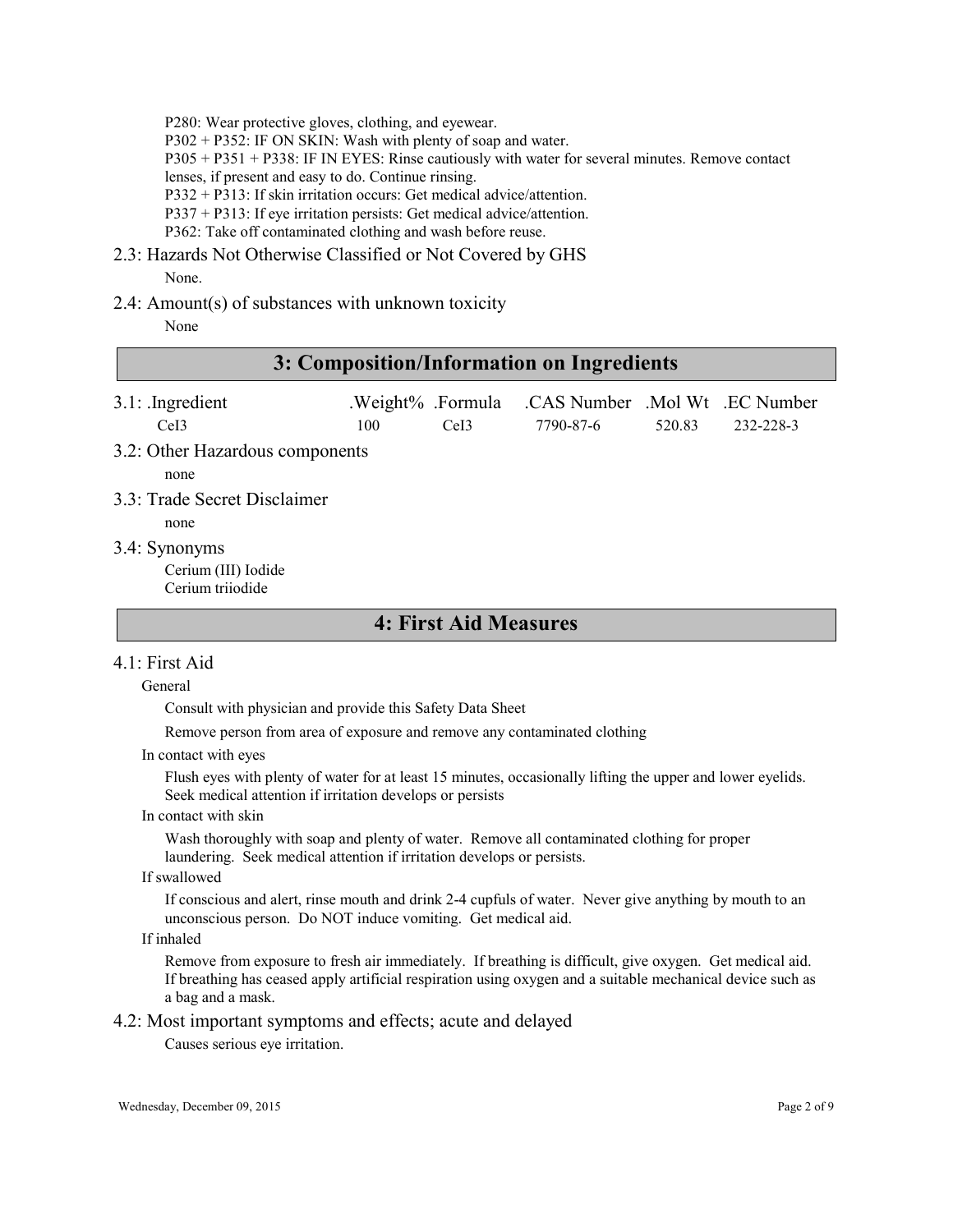Causes skin irritation

Stomach irregularities based on human evidence.

4.3: Indication of any immediate medical attention and special treatment needed If in Eyes: Immediately call a POISON CENTER or doctor/ physician.

# 5: Fire Fighting Measures

5.1: Fire extinguishing media

water or alcohol-resistant foam

dry chemical

carbon dioxide

5.2: Specific hazards arising from the substance or mixture

cerium oxide

hydroiodic acid and hydroiodic acid fumes

5.3: Special protective equipment and precautions for firefighters.

Wear self contained breathing apparatus for fire fighting if necessary

# 6: Accidental Release Measures

- 6.1: Personal precautions, protective equipment, and emergency procedures.
	- Use personal protective equipment.

Avoid dust formation.

Ensure adequate ventilation.

Evacuate personnel to safe areas.

For personal protection see section 8.

Avoid breathing dust.

# 6.2: Methods and materials for containment and cleaning up.

Keep in suitable, closed containers for disposal.

Sweep up and shovel.

# 6.3: Environmental precautions

Do not let product enter drains.

6.4: Disposal

See section 13.

Dispose of in accordance with local regulations.

# 7: Handling and Storage

# 7.1: Precautions for safe handling

Avoid contact with skin and eyes.

Provide appropriate exhaust ventilation at places where dust is formed.

See precautionary statements in section 2.2.

Avoid formation of dust and aerosols.

### 7.2: Conditions for safe storage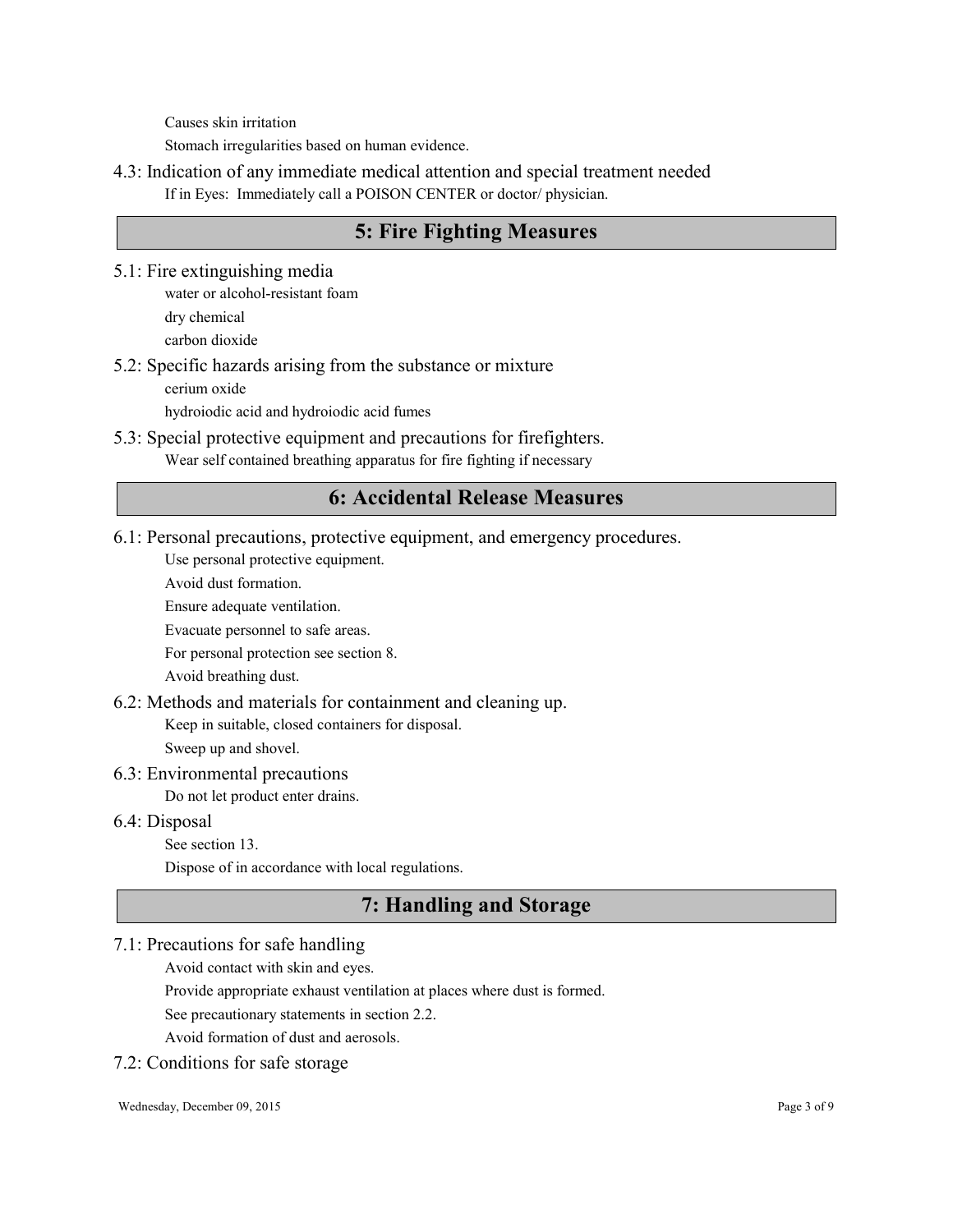Store in the dark to preserve product quality.

Store away from moisture.

Store in a dry and well-ventilated place.

Keep container tightly closed.

Store under inert gas.

## 7.3: Incompatibilities

strong oxidizing agents

# 8: Exposure Controls/Personal Protection

# 8.1: Control parameters

OSHA permissible exposure limit (PEL)

not listed

ACGIH threshold limit value (TLV)

not listed

NIOSH recommended exposure limit (REL)

not listed

### 8.2: Engineering controls

Use adequate ventilation to keep airborne concentrations low

Facilities storing or utilizing this material should be equipped with an eyewash facility and a safety shower

### 8.3: Personal protective equipment

#### Eyes

Wear appropriate protective eyeglasses or chemical safety goggles as described by OSHA's eye and face protection regulations in 29 CFR 1910.133 or European Standard EN166

### Skin

Wear appropriate, chemical-resistant protective gloves to prevent skin exposure.

### Clothing

Wear appropriate protective clothing to prevent skin exposure

### Respirator

Follow the OSHA respirator regulations found in 29CFR 1910.134 or European Standard EN 149. Always use a NIOSH or European Standard EN 149 approved respirator when necessary

# 9: Physical and Chemical Properties

### 9.a: Appearance

State: Solid

Form: powder or spheres

Color: no data available

9.b: Odor: no data available

9.c: Odor threshold: no data available

# 9.d: pH: no data available

9.e: Melting point / freezing point: 750 °C (1,382 °F)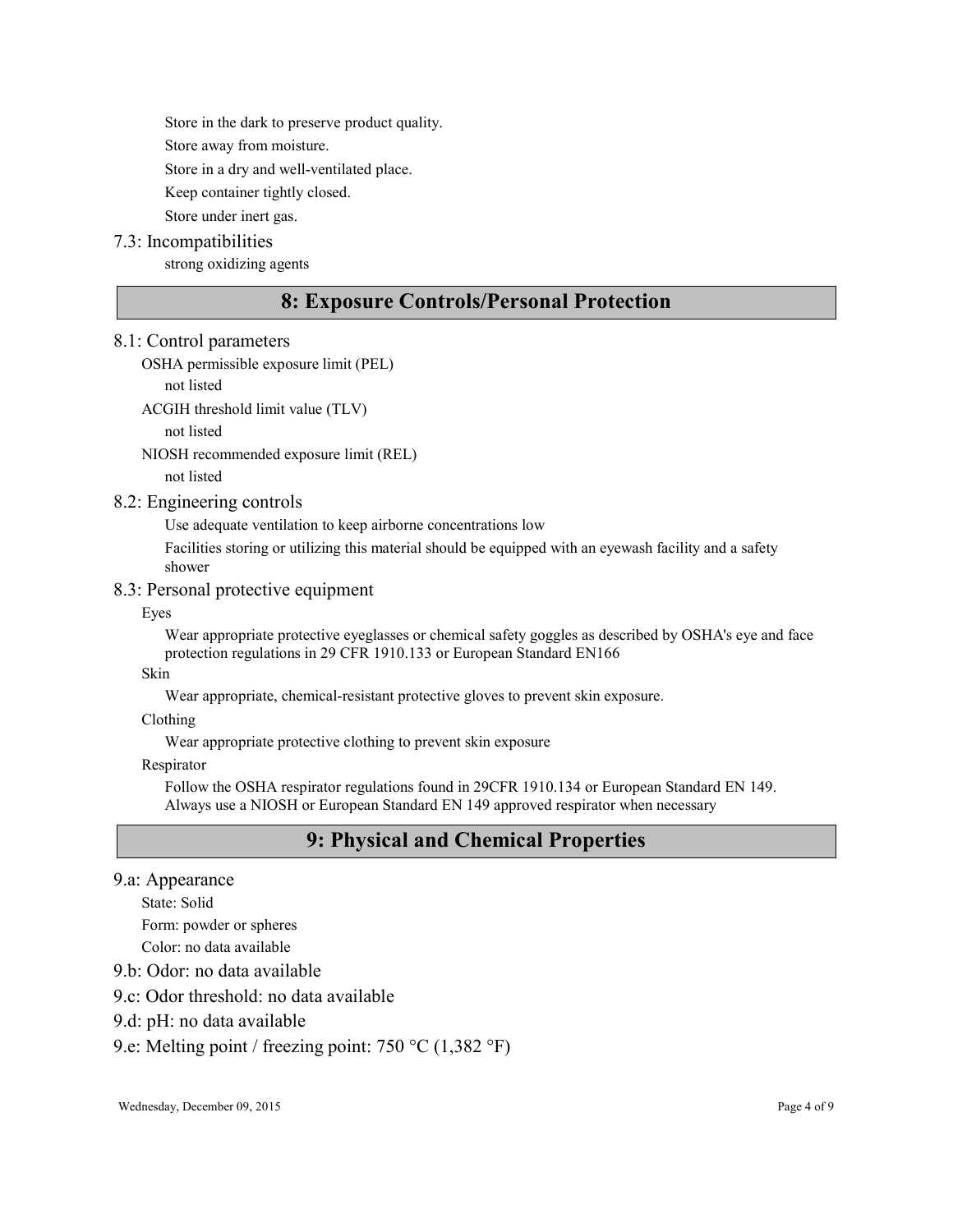- 9.f: Initial boiling point and range: no data available
- 9.g: Flashpoint: no data available
- 9.h: Evaporation rate: no data available
- 9.i: Flammability (solid, gas): no data available
- 9.j: Upper/lower flammability or explosive limits: no data available
- 9.k: Vapor pressure: no data available
- 9.l: Vapor density: no data available
- 9.m: Relative density: no data available
- 9.n: Water Solubility: no data available
- 9.o: Partition coefficient: n-octanol/water: no data available
- 9.p: Auto-ignition temperature: no data available
- 9.q: Decomposition temperature: no data available
- 9.r: Viscosity: no data available

# 10: Stability and Reactivity

# 10.1: Reactivity

no data available

- 10.2: Chemical stability Stable under recommended storage conditions.
- 10.3: Possibility of hazardous reactions no data available
- 10.4: Conditions to avoid In the event of fire: see section 5 exposure to water
- 10.5: Incompatible materials See section 7.3.

# 10.6: Hazardous decomposition products In the event of fire: see section 5.2 Other decomposition products - no data available

# 11: Toxicological Information

# 11.1: Toxicity data

Acute toxicity - Oral no data available Acute toxicity - Dermal no data available Acute toxicity - Inhalation No data available. Skin corrosion/irritation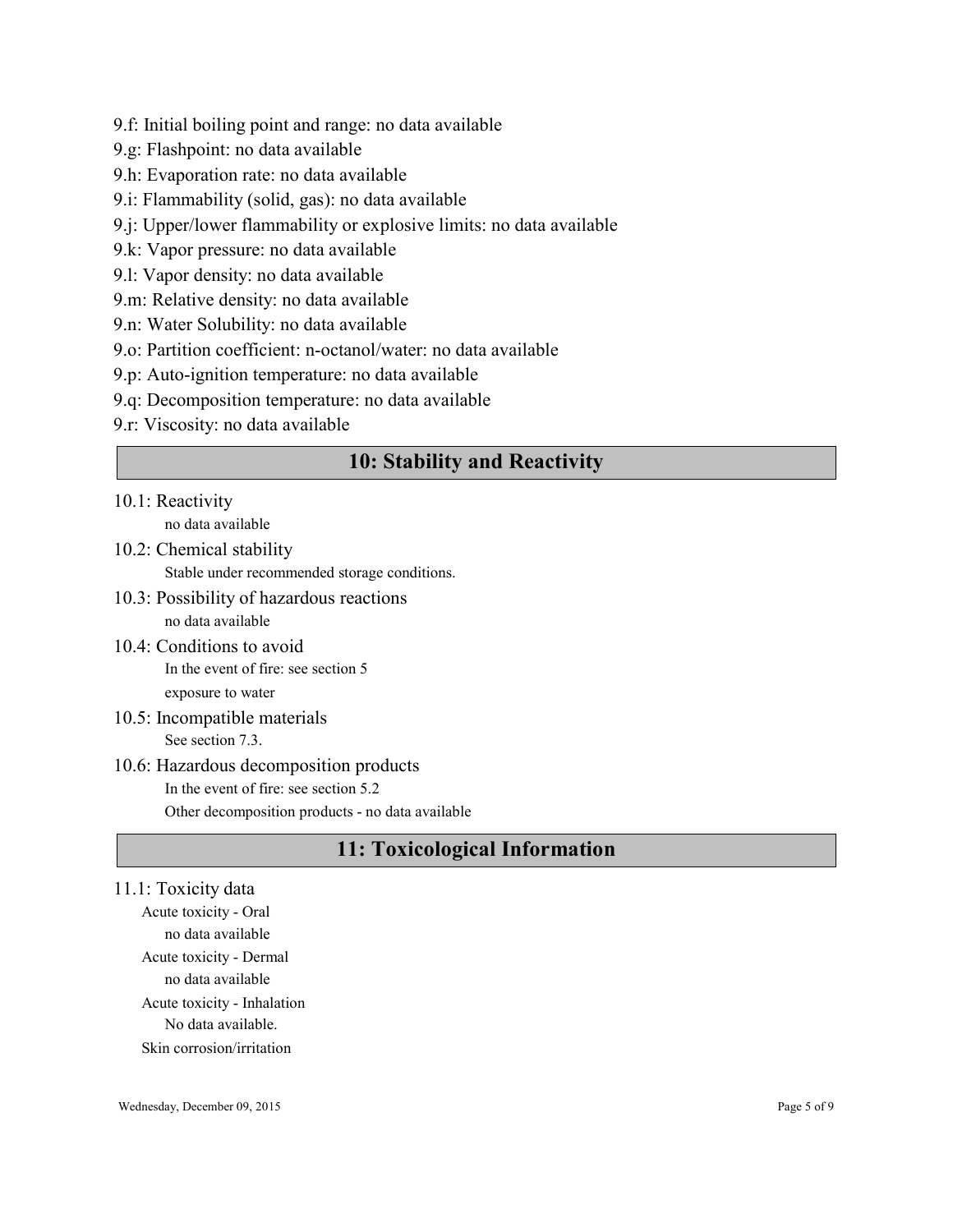Causes skin irritation.

Eye damage/irritation

Causes severe eye irritation.

Respiratory irritation

No data available.

Germ cell mutagenicity

no data available

Reproductive toxicity

no data available

Specific organ toxicity - single exposure

No data available.

#### Specific organ toxicity - repeated exposure

No data available.

#### Aspiration hazard

No data available.

Additional information

No data available.

ACGIH carcinogenicity

The ACGIH has not identified any component of this product present at levels greater than or equal to 0.1% as a probable, possible or confirmed human carcinogen.

#### IARC carcinogenicity

The IARC has not identified any component of this product present at levels greater than or equal to 0.1% as a probable, possible or confirmed human carcinogen.

NTP carcinogenicity

The NTP has not identified any component of this product present at levels greater than or equal to 0.1% as a probable, possible or confirmed human carcinogen.

#### OSHA carcinogenicity

OSHA has not identified any component of this product present at levels greater than or equal to 0.1% as a probable, possible or confirmed human carcinogen.

#### 11.2: Routes of exposure

See section 2.2

oral

skin

eyes

11.3: Symptoms of exposure

See section 4.2

## 11.4: Delayed and immediate effects of esposure

To the best of our knowledge the toxicological properties have not been thoroughly investigated.

Exposure to cerium salts increases the coagulation rate of blood. Exposure to cerium salts may increase sensitivity to heat, cause skin lesions and itching. Large doses in test animals has causes labored breathing, ataxia, sedation, writhing, hypotension and death due to cardiovascular collapse.

# 12: Ecological Information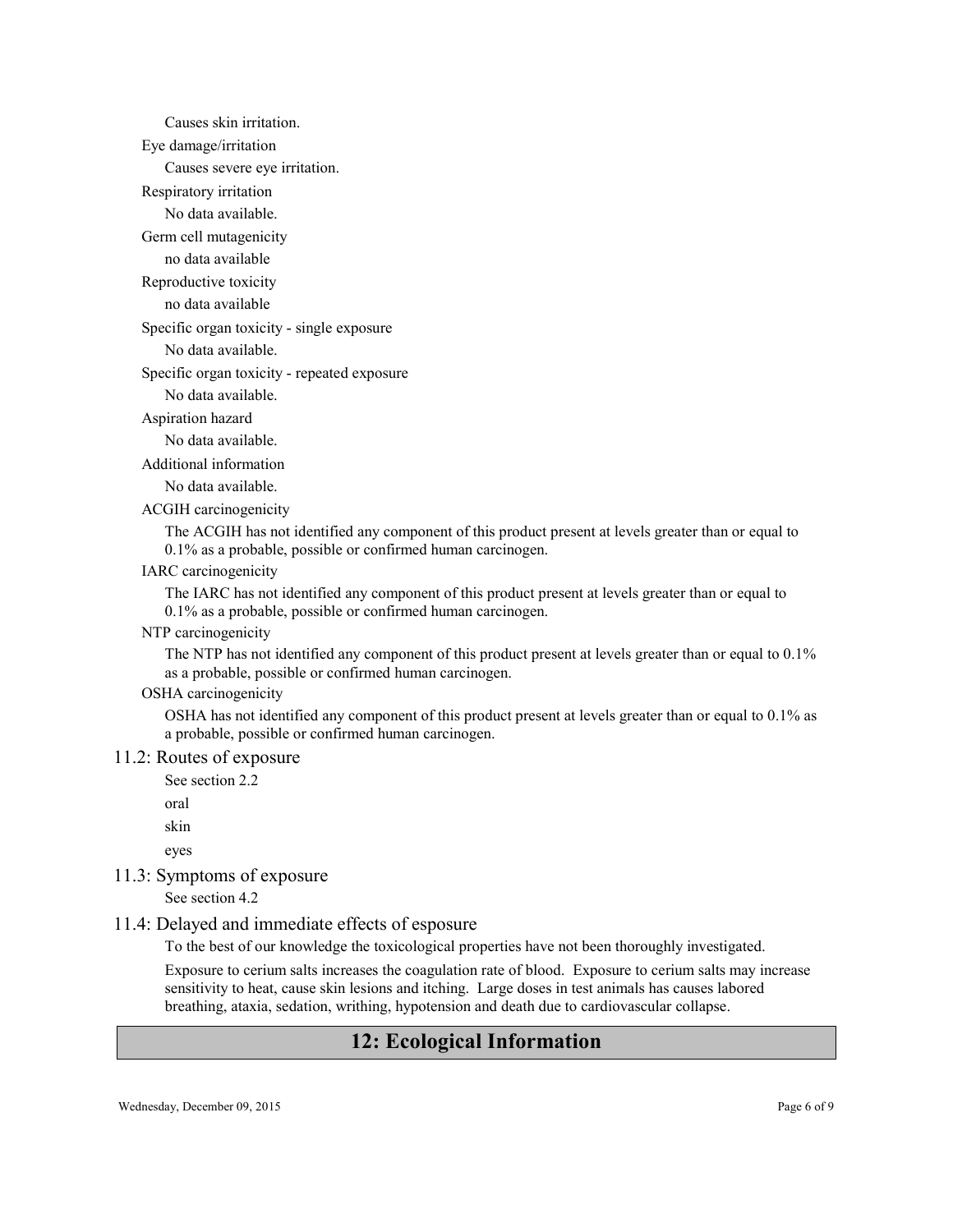### 12.1: Ecotoxicity

- Toxicity to fish
	- No data available
- Toxicity to daphnia and other aquatic invertebrates
	- No data available

Toxicity to algae/bacteria

No data available

- 12.2: Persistence and degradability no data available
- 12.3: Bioaccumulative potential

no data available

- 12.4: Mobility in soil no data available
- 12.5: Other effects no data available

# 13: Disposal Considerations

- 13.1: Waste treatment methods No data available
- 13.2: Safe handling See section 7.1 .
- 13.3: Product disposal

Contact a licensed professional waste disposal service to dispose of this material.

13.4: Packaging disposal

Dispose of as unused product.

# 14: Transport Information

# 14.1: DOT(US)

UN Number: Not a dangerous good Proper Shipping Name: Packing Group: Shipping Class(es): 0 Marine Pollutant: No

# 14.2: IMDG

UN Number: Not a dangerous good Proper Shipping Name: Packing Group: Shipping Class(es): 0 Marine Pollutant: No

# 14.3: IATA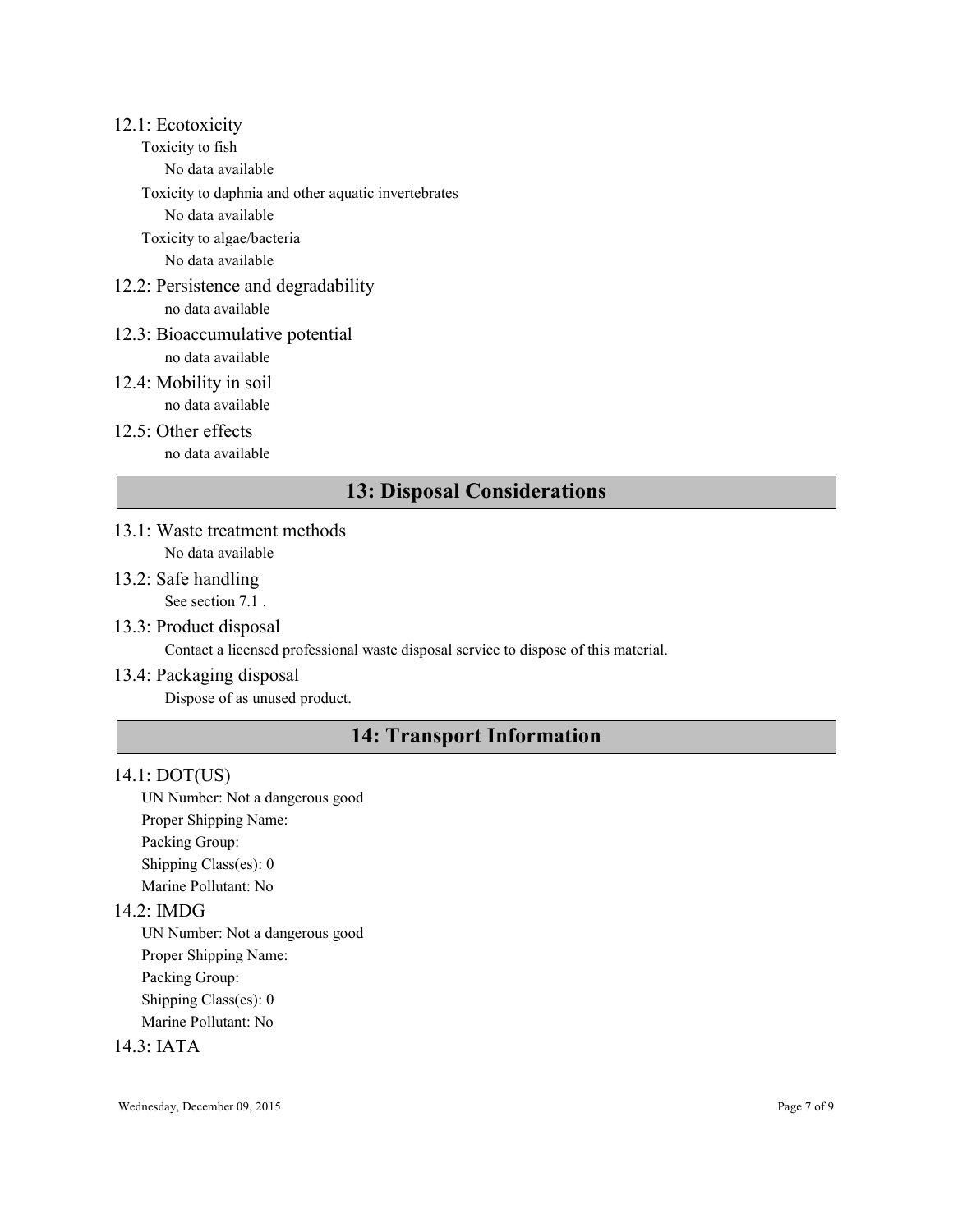UN Number: Not a dangerous good Proper Shipping Name: Packing Group: Shipping Class(es): 0

### 14.4: Special Shipping Precautions

None

# 15: Regulatory Information

#### 15.1: TSCA inventory

This material is not listed on the TSCA inventory but is manufactured under a low volume exemption.

#### 15.2: SARA 302 components

This material is not subject to the reporting requirements of SARA Title III, Section 302.

#### 15.3: SARA 313 components

This material is not subject to the reporting requirements of SARA Title III, Section 313.

#### 15.4: SARA 313/312 hazards

Acute health hazard.

### 15.5: Other information

Pennsylvania Right To Know Components -This product does not contain materials listed on the Pennsylvania Right to Know list

California Prop. 65 Components - This product does not contain any chemicals known to State of California to cause cancer, birth defects, or any other reproductive harm.

New Jersey Right To Know Components -This product does not contain materials listed on the New Jersey Right to Know list

Massachusetts Right To Know Components - This product does not contain materials listed on the Massachusetts Right to Know list

# 16: Additional Information

### $16.1 \cdot \text{NFPA}$

Health: 2

Fire: 0

Reactivity: 0 Special:

#### 16.2: HMIS

Health: 2 Chronic: Flammability: 0 Physical Hazard: 0

#### 16.3: Disclaimers

For industrial use only. Not for drug, household or other uses

The information herein is believed to be accurate and reliable as of the date compiled. However, APL Engineered Materials, Inc. makes no representation, warranty, or guarantee of any kind with respect to the information on this data sheet or any use of the product based upon this information.